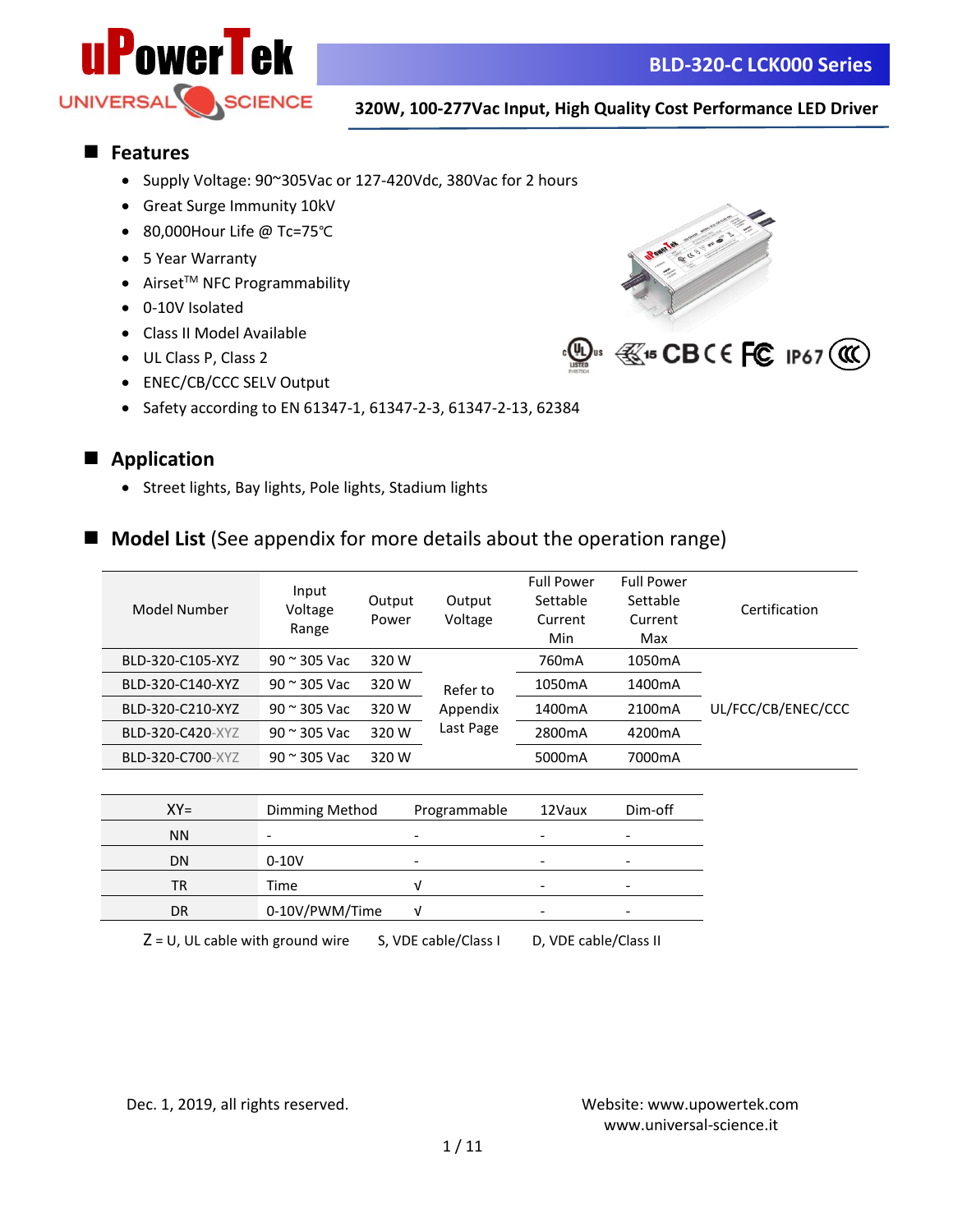

# ■ **Technical Data**

| Input Voltage                 | 90~305Vac or 127V-420Vdc, 380Vac for 2 hours                                     |  |  |  |
|-------------------------------|----------------------------------------------------------------------------------|--|--|--|
| Input Frequency               | $47 \sim 63$ Hz                                                                  |  |  |  |
| <b>Power Factor</b>           | >0.95@60-100%load, refer to PF vs. Load curve                                    |  |  |  |
| <b>THD</b>                    | <15%@60-100%load, refer to THD vs. Load curve                                    |  |  |  |
|                               | 2.9Amax@120Vac & Full-Load,                                                      |  |  |  |
| Input Current                 | 1.5Amax@220Vac & Full-Load                                                       |  |  |  |
| Inrush Current                | 65A peak, 1.2ms duration, <0.25A2s@230Vac, Cold Start                            |  |  |  |
|                               | 70A peak, 1.3ms duration, < 0. 5A2s@277Vac, Cold Start                           |  |  |  |
| Leakage Current               | 1mA max @277Vac 60Hz, UL8750,0.75mAmax @220Vac 50Hz, IEC61347-1                  |  |  |  |
| Input Under Voltage           | Shut down and auto-restart                                                       |  |  |  |
| Input Over Voltage            | *Optional: Shutdown @320Vac                                                      |  |  |  |
| <b>Surge Protection</b>       | Line to line 6kV, line to ground 10kV, IEC 61000-4-5                             |  |  |  |
| <b>Current Accuracy</b>       | ±5%lo                                                                            |  |  |  |
| <b>Ripple Current</b>         | Ip-p:5%lo max                                                                    |  |  |  |
| Setup Time                    | $1.2s$ max                                                                       |  |  |  |
| Overshoot                     | 10% Io max & LED Load                                                            |  |  |  |
| Output Over Voltage           | 120% Vomax, typ.                                                                 |  |  |  |
| <b>Short Circuit</b>          | Auto recovery. The output recovers when short is removed.                        |  |  |  |
| Over Temperature              | Lower the output current when Tc≧105±10°C; Auto Recovery When<br>Tc≦70±10°C      |  |  |  |
| <b>Auxiliary Power (Vaux)</b> | 12V+/-5%, 300mA max                                                              |  |  |  |
| <b>Operating Temperature</b>  | Case Temperature Tc=-40 $\degree$ C $\sim$ +90 $\degree$ C ; 10%RH $\sim$ 100%RH |  |  |  |
| <b>Storage Temperature</b>    | $-40^{\circ}$ C $\sim$ +85 $^{\circ}$ C; 5%RH $\sim$ 100%RH                      |  |  |  |
| <b>MTBF</b>                   | ≥280,000 hours, 75°C case temperature (MIL-HDBK-217F)                            |  |  |  |
| Lifetime                      | ≥80,000 hours, 75°C case temperature, refer to life vs. Tc curve                 |  |  |  |
| Case Temperature              | 90°C max, marked in the Tc point of label                                        |  |  |  |
| <b>Dimensions</b>             | 8.85x2.66x1.52 by inch (body), 9.88x2.66x1.52 by inch (endcaps included)         |  |  |  |
|                               | 225.0x68.0x38.5 by mm (body), 251.0x68.0x38.5 by mm (endcaps included)           |  |  |  |
| Net Weight                    | 1000g                                                                            |  |  |  |
| Packing                       | 20pcs/Carton/22kg, 490 x 370 x 190 by mm                                         |  |  |  |

Notes: Unless specified, all the test results are measured in 25℃ room temperature.

\* marked items are optional and contact with sales people to get the functions.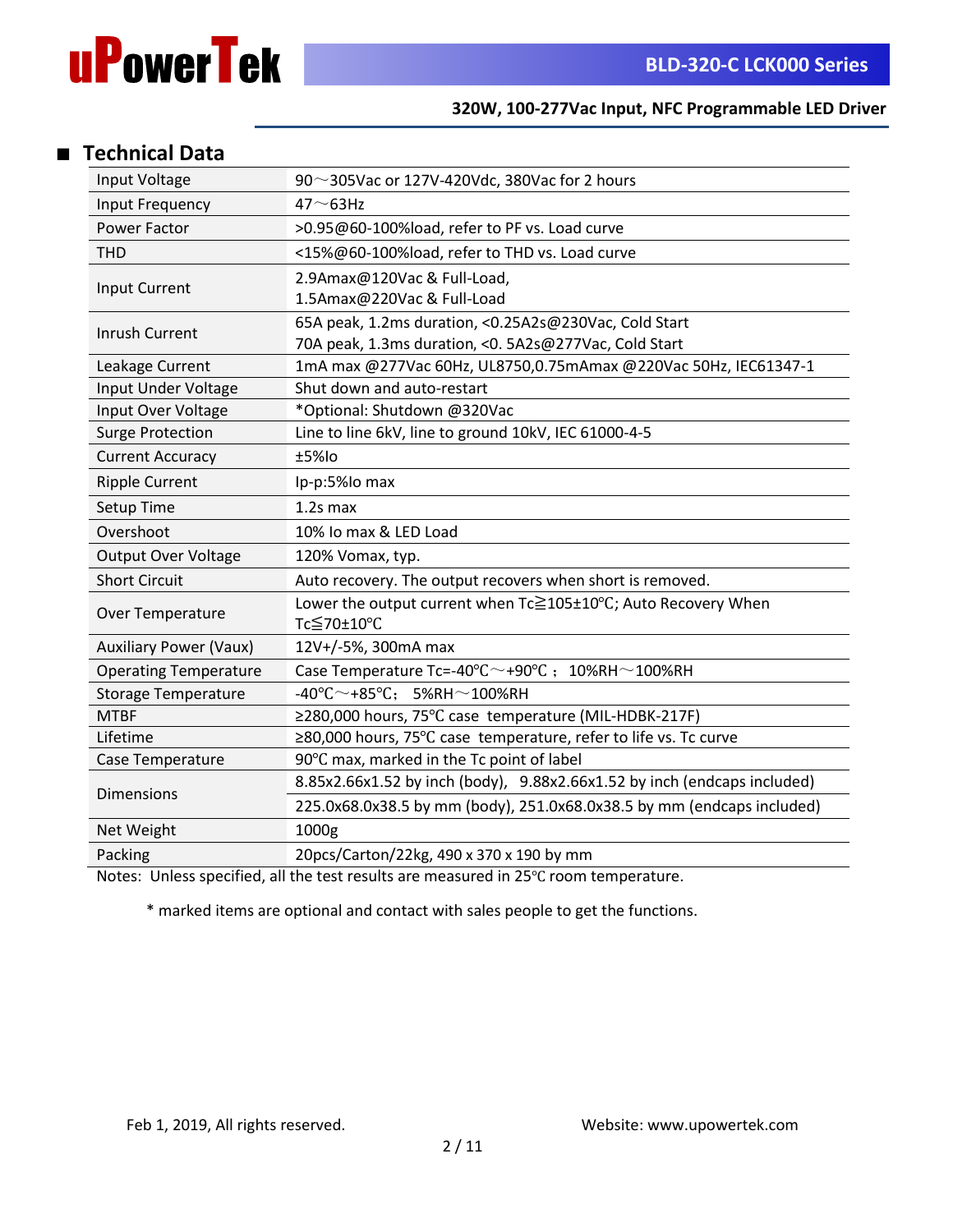

# ■ **Safety/EMC Compliance**

| Safety Standard      | Description                                                                                                              |
|----------------------|--------------------------------------------------------------------------------------------------------------------------|
| <b>UL8750</b>        | Light emitting diode(LED) equipment for use in lighting products                                                         |
| UL1012               | Power units other than class 2                                                                                           |
| IEC 61347-1          | Lamp control gear Part 1: general and safety requirements                                                                |
| IEC 61347-2-13       | Lamp control gear Part 2-13: particular requirement for d.c. or a.c. supplied electronic<br>control gear for LED modules |
| <b>EMI Standards</b> | Description                                                                                                              |
| IEC 55015            | Conducted emission test & radiated emission test                                                                         |
| IEC 61000-3-2        | Harmonic current emissions; Class C                                                                                      |
| IEC 61000-3-3        | Voltage fluctuations & flicker                                                                                           |
| FCC Part 15          | ANSI C63.4:2009 Class B                                                                                                  |
| <b>EMS Standards</b> | Description                                                                                                              |
| IEC 61000-4-2        | Electrostatic discharge (ESD): 8 kV air discharge, 4 kV contact discharge                                                |
| IEC 61000-4-3        | Radio frequency electromagnetic field susceptibility test (RS)                                                           |
| IEC 61000-4-4        | Electrical fast transient (EFT)                                                                                          |
| IEC 61000-4-5        | Surge immunity test                                                                                                      |
| IEC 61000-4-6        | Conducted radio frequency disturbances test (CS)                                                                         |
| IEC 61000-4-8        | Power frequency magnetic field test                                                                                      |
| IEC 61000-4-11       | Voltage dips                                                                                                             |
| <b>IEC 61547</b>     | Electromagnetic immunity requirements applies to lighting equipment                                                      |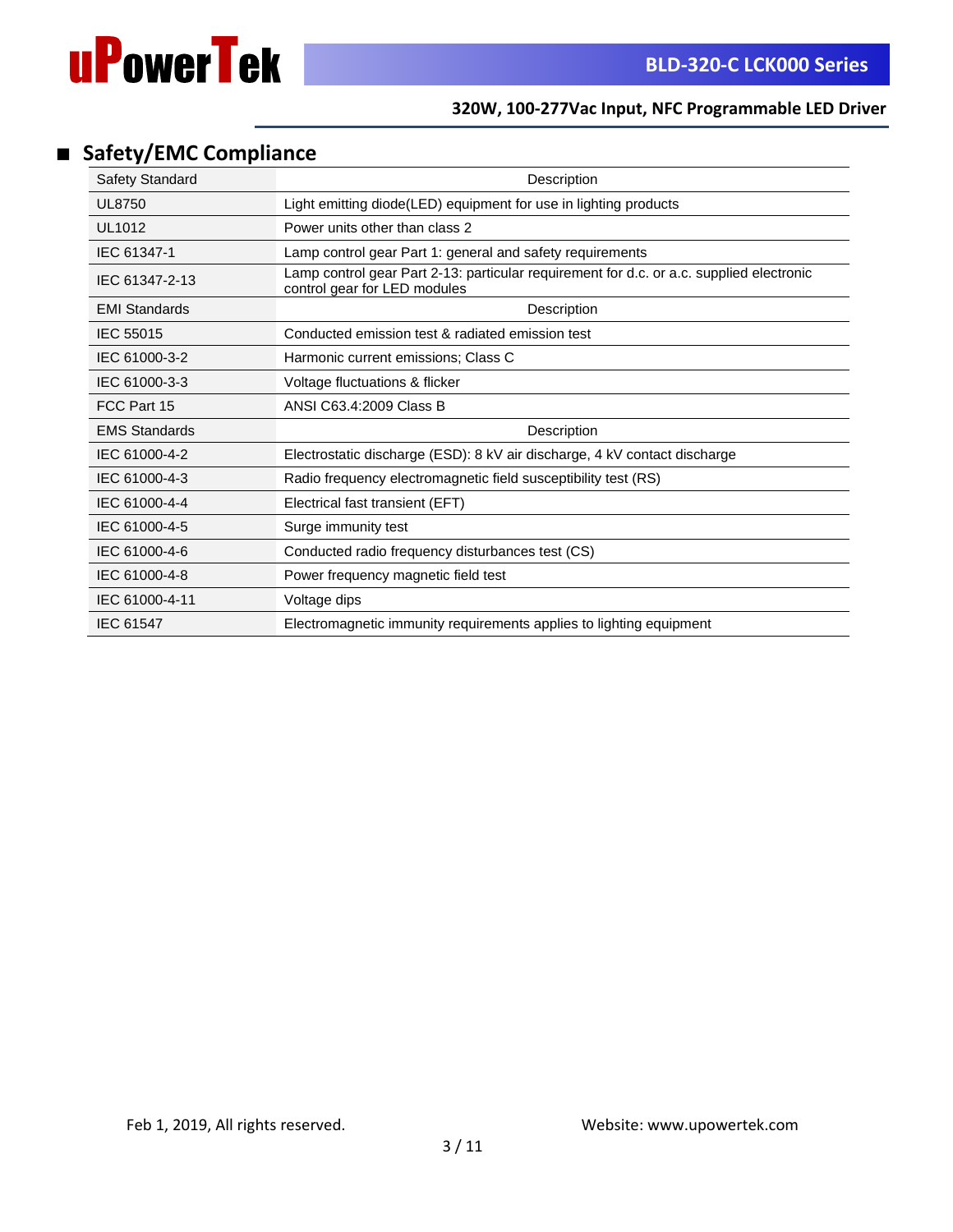

# ■ **Dimming**

| Parameter                    | Min.          | Typ.   | Max.              |
|------------------------------|---------------|--------|-------------------|
| <b>Vdim Sourcing Current</b> |               | -      |                   |
| Vdim Allowed Input Voltage   | $-20V$        |        | 20 V              |
| 0-10V Dimming Range          | 10% (Vdim=1V) | Linear | 100% (Vdim=9~10V) |
| Dim off threshold            | 0.4V          | 0.5V   | 0.6V              |
| Dim on threshold             | 0.6V          | 0.7V   | 0.8V              |

- **Dimming Curve**



0-10V Dimming Curve

# ■ **Lifetime vs. Case Temperature**

Lifetime vs. Case Temperature





Feb 1, 2019, All rights reserved. Website: www.upowertek.com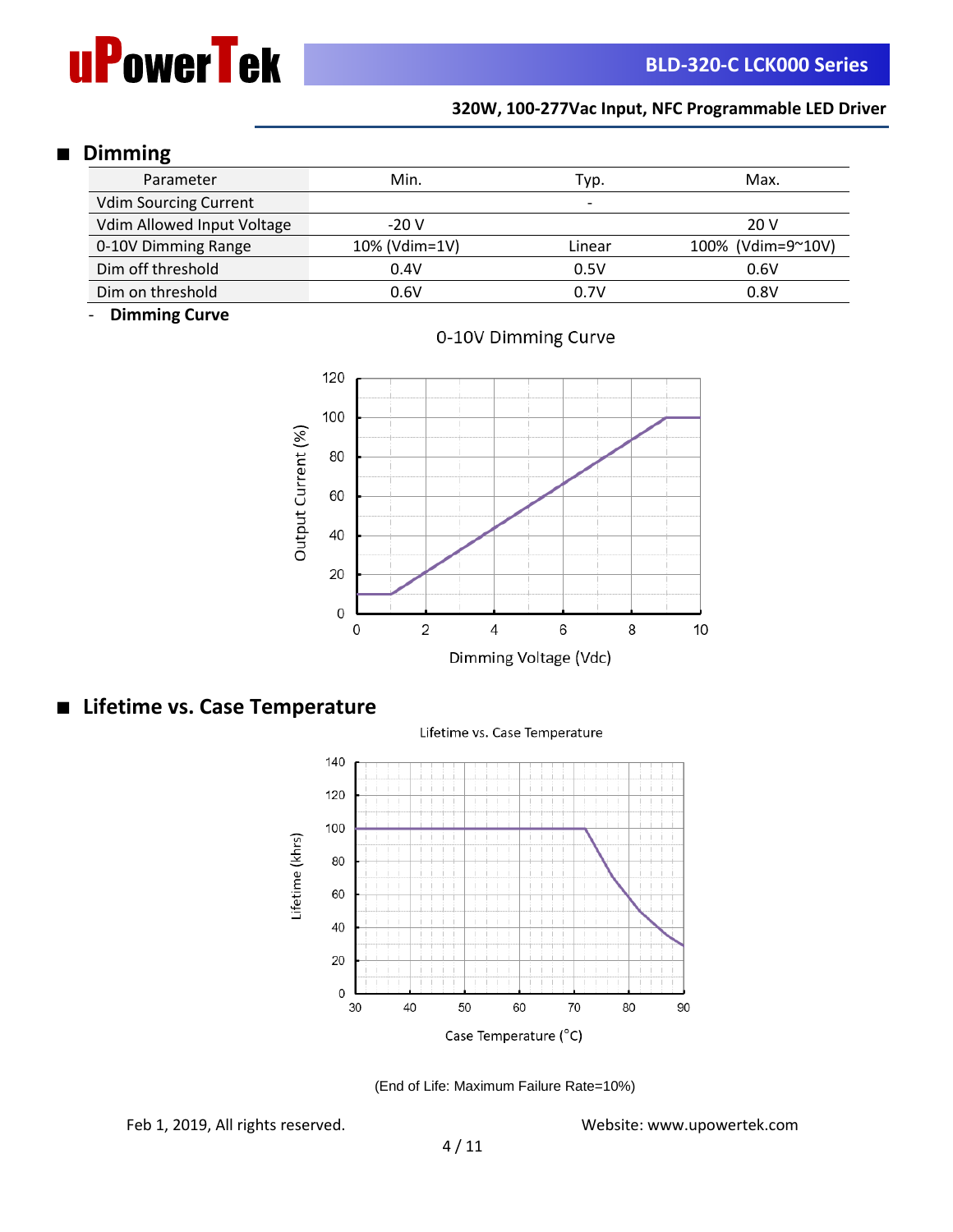



# ■ **Power Factor vs. Load**



■ **THD** vs. Load



Feb 1, 2019, All rights reserved. Website: www.upowertek.com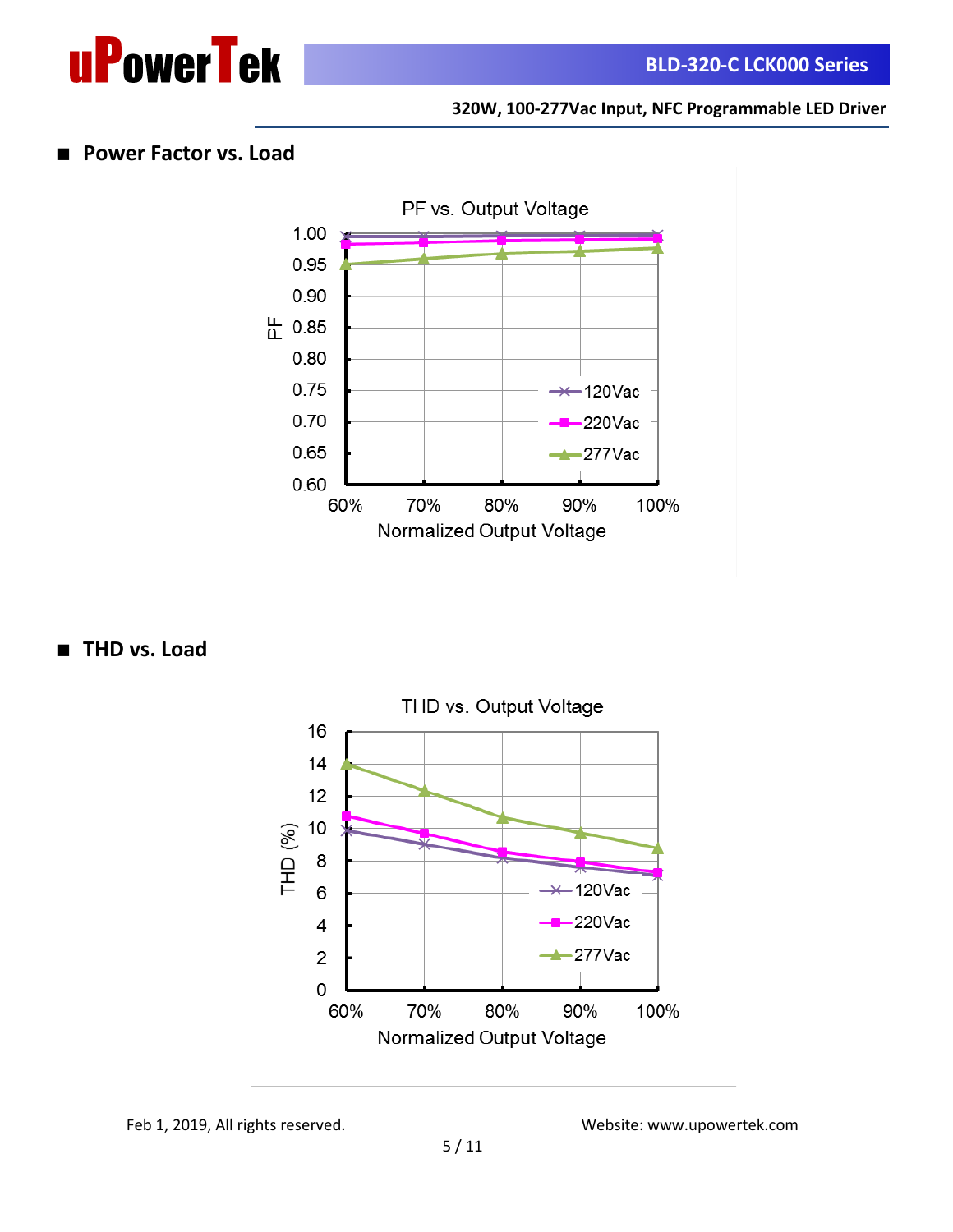

# ■ **Efficiency vs. Load (2.1A Model)**

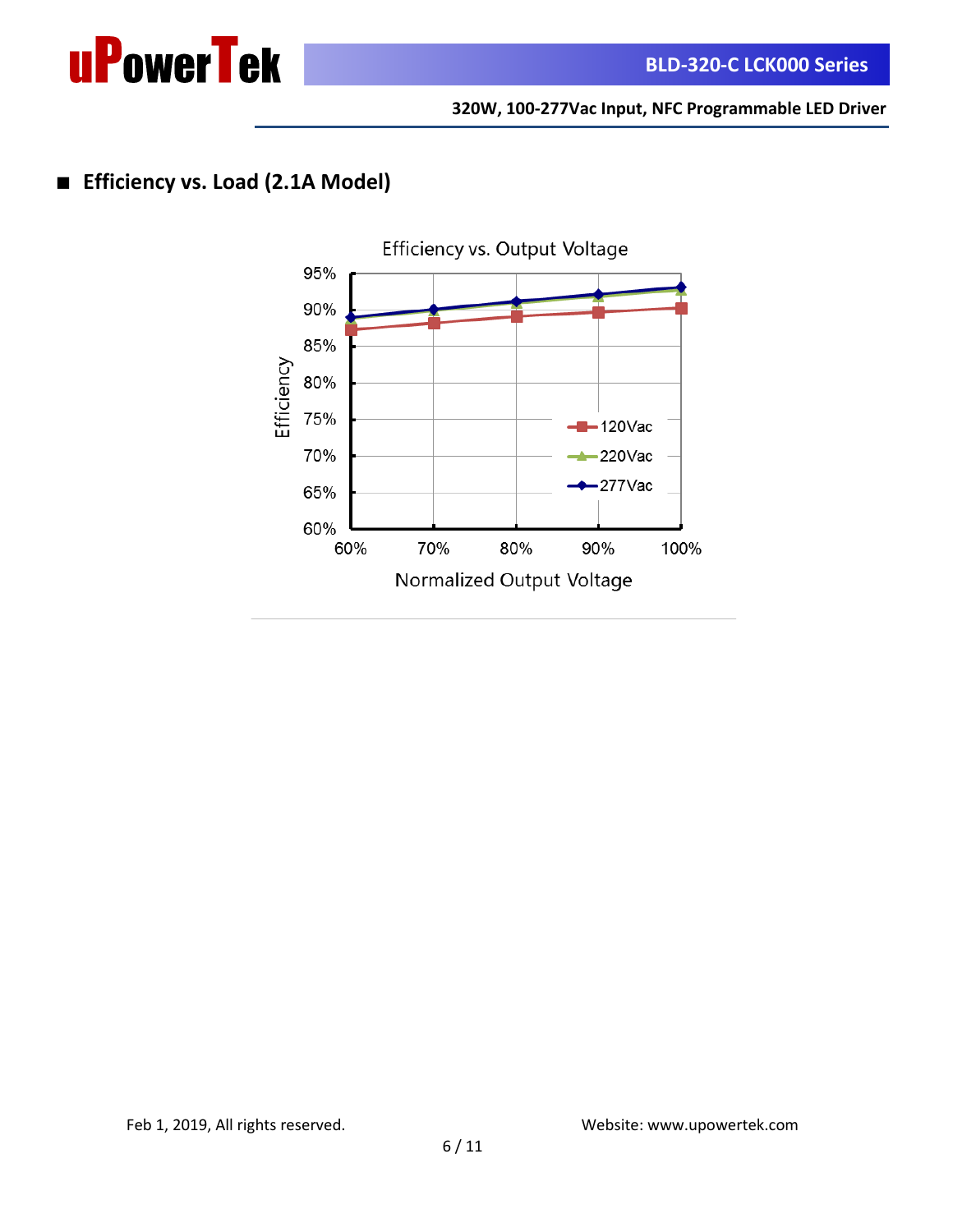

# ■ **Mechanical Design**



- **BLD-320-Cxxx-DN/DRU (UL Cable)**

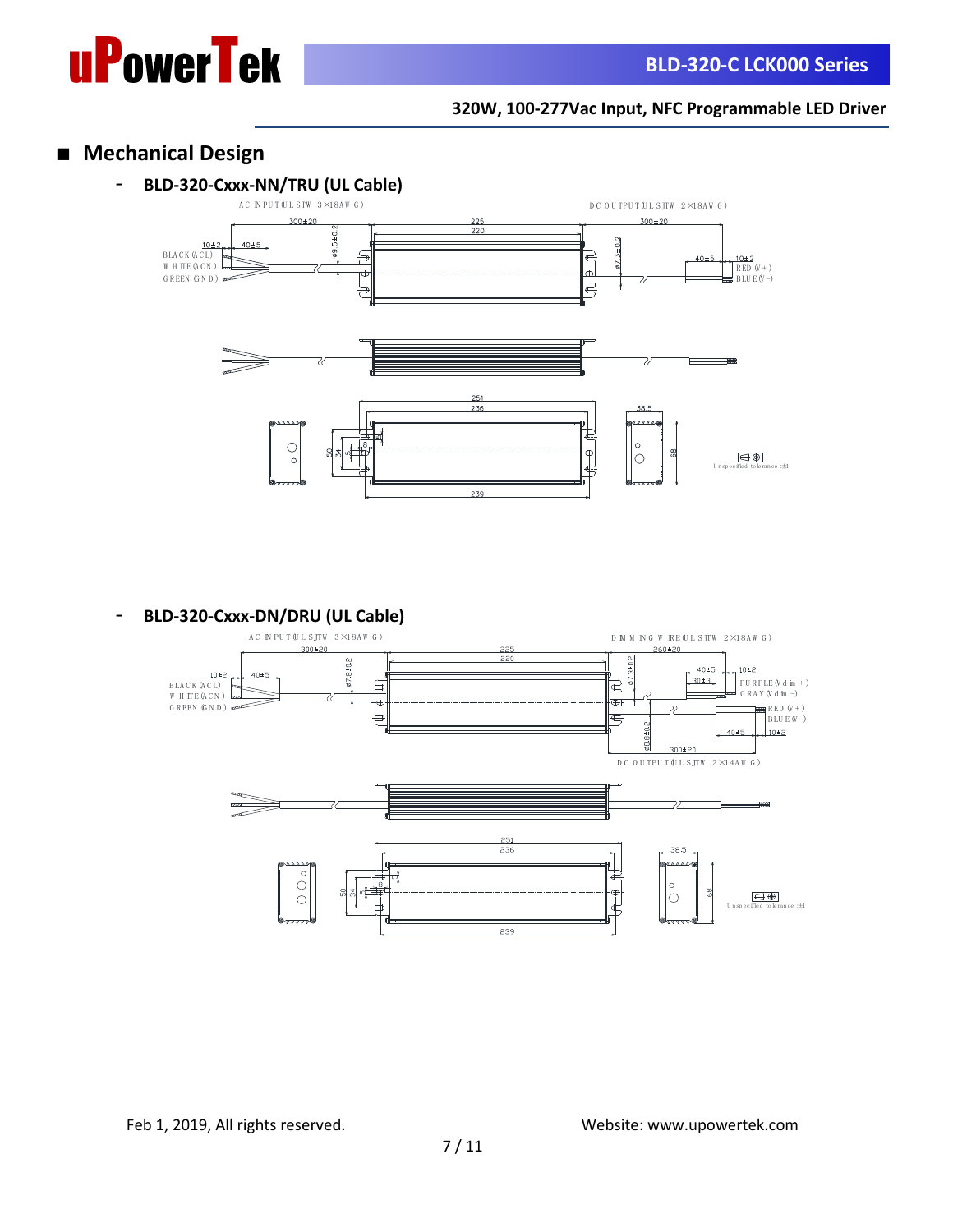

#### - **BLD-320-Cxxx-NN/TRS (VDE Cable)**



**- BLD-320-Cxxx-DN/DRS (VDE Cable)**<br>AC INPUTWDE HOSRN-F 3×1.0m m 2)

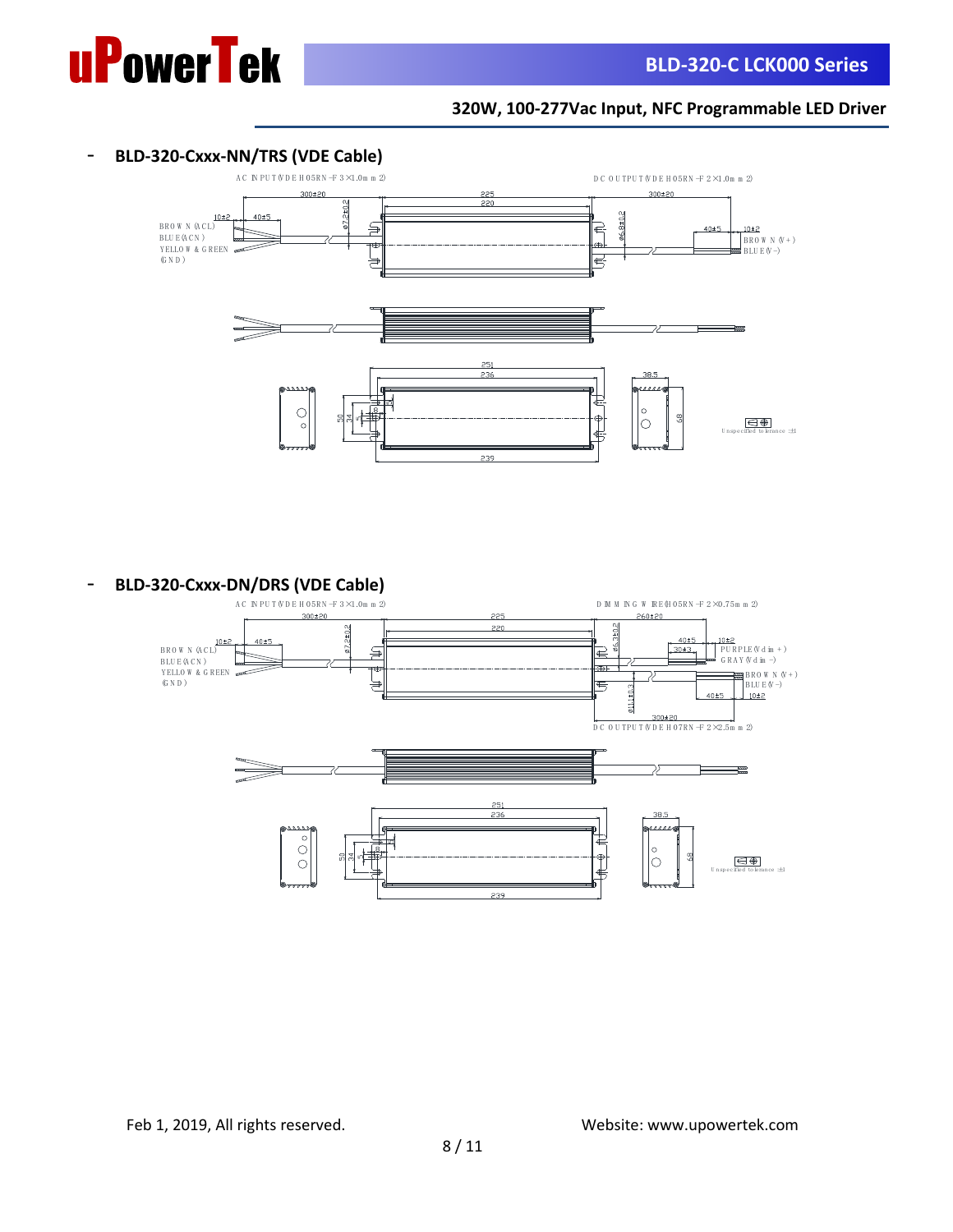

# ■ **Appendix – Operation Range**

|         | <b>Typical Set Output</b> | Max Output Power | Output Voltage | <b>Output Voltage</b> | Minimum Dimming |
|---------|---------------------------|------------------|----------------|-----------------------|-----------------|
| Model   | Current (mA)              | (W)              | Min(V)         | Max(V)                | Current (mA)    |
| $-C105$ | 1050                      | 320              | 183            | 305                   | 105             |
|         | 1000                      | 320              | 192            | 320                   | 100             |
|         | 950                       | 320              | 202            | 337                   | 95              |
|         | 900                       | 320              | 213            | 356                   | 90              |
|         | 850                       | 320              | 226            | 376                   | 85              |
|         | 800                       | 320              | 240            | 400                   | 80              |
|         | 760                       | 320              | 253            | 421                   | 76              |
|         | 700                       | 295              | 253            | 421                   | 76              |
|         | 650                       | 274              | 253            | 421                   | 76              |
|         | 600                       | 253              | 253            | 421                   | 76              |
|         | 550                       | 232              | 253            | 421                   | 76              |
|         | 500                       | 211              | 253            | 421                   | 76              |
|         | $\cdots$                  | $\cdots$         | $\cdots$       | $\cdots$              | $\cdots$        |
|         | 76                        | 32               | 253            | 421                   | 76              |

| Model   | <b>Typical Set Output</b> | Max Output Power | Output Voltage | Output Voltage | Minimum Dimming |
|---------|---------------------------|------------------|----------------|----------------|-----------------|
|         | Current (mA)              | (W)              | Min(V)         | Max(V)         | Current (mA)    |
| $-C140$ | 1400                      | 320              | 137            | 229            | 140             |
|         | 1300                      | 320              | 148            | 246            | 130             |
|         | 1200                      | 320              | 160            | 267            | 120             |
|         | 1100                      | 320              | 175            | 291            | 110             |
|         | 1050                      | 320              | 183            | 305            | 105             |
|         | 1000                      | 305              | 183            | 305            | 105             |
|         | 950                       | 290              | 183            | 305            | 105             |
|         | 900                       | 274              | 183            | 305            | 105             |
|         | 850                       | 259              | 183            | 305            | 105             |
|         | 800                       | 244              | 183            | 305            | 105             |
|         | 750                       | 229              | 183            | 305            | 105             |
|         | 700                       | 213              | 183            | 305            | 105             |
|         | $\cdots$                  | $\cdots$         | $\cdots$       |                | $\cdots$        |
|         | 105                       | 32               | 183            | 305            | 105             |

| Model                             | <b>Typical Set Output</b> | Max Output Power | Output Voltage | Output Voltage             | Minimum Dimming |
|-----------------------------------|---------------------------|------------------|----------------|----------------------------|-----------------|
|                                   |                           |                  |                |                            |                 |
| Feb 1, 2019, All rights reserved. |                           |                  | Q/11           | Website: www.upowertek.com |                 |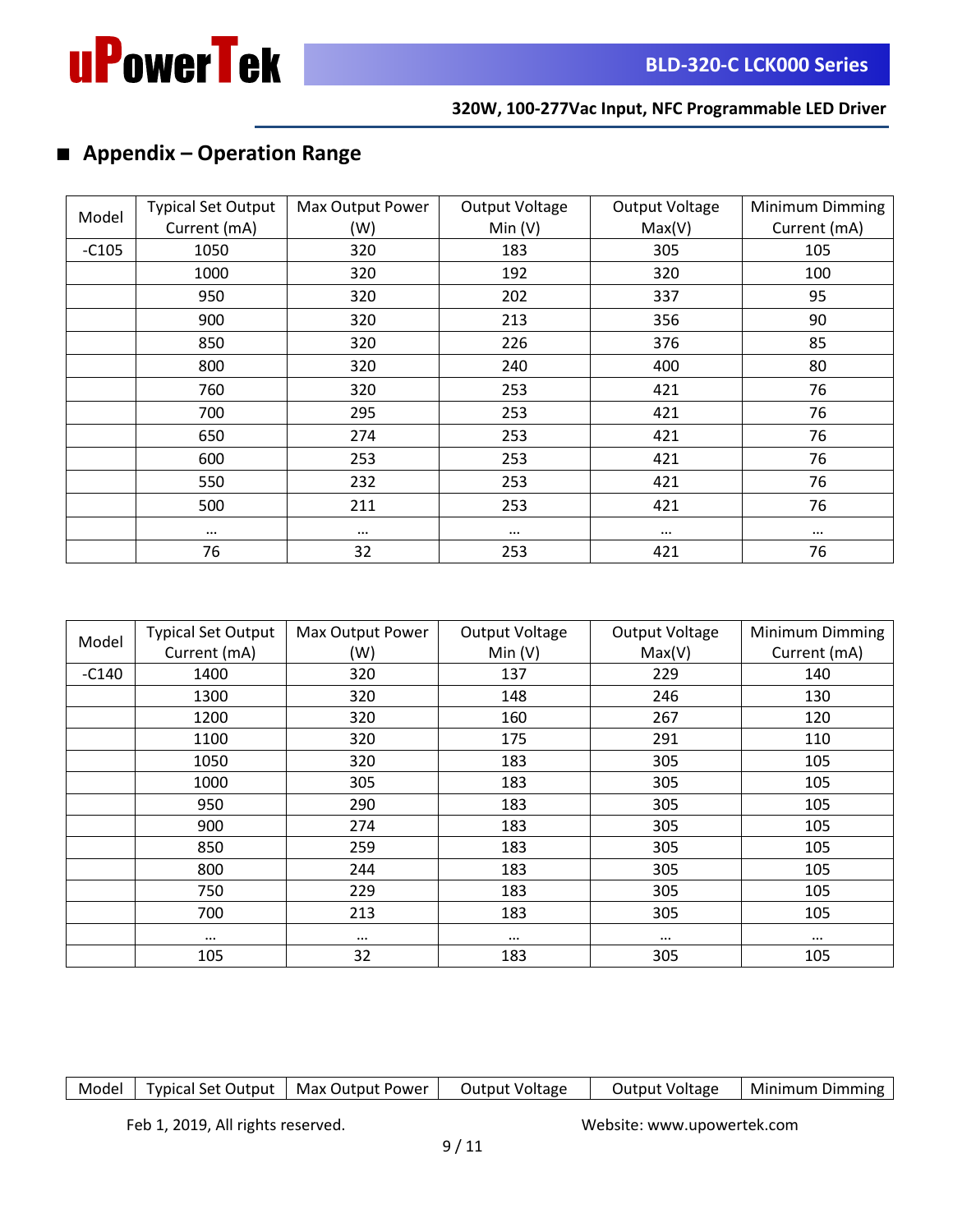

|         | Current (mA) | (W)      | Min(V)   | Max(V)   | Current (mA) |
|---------|--------------|----------|----------|----------|--------------|
| $-C210$ | 2100         | 320      | 91       | 152      | 210          |
|         | 2000         | 320      | 96       | 160      | 200          |
|         | 1900         | 320      | 101      | 168      | 190          |
|         | 1800         | 320      | 107      | 178      | 180          |
|         | 1700         | 320      | 113      | 188      | 170          |
|         | 1600         | 320      | 120      | 200      | 160          |
|         | 1500         | 320      | 128      | 213      | 150          |
|         | 1400         | 320      | 137      | 229      | 140          |
|         | 1300         | 297      | 137      | 229      | 140          |
|         | 1200         | 274      | 137      | 229      | 140          |
|         | 1100         | 251      | 137      | 229      | 140          |
|         | 1000         | 229      | 137      | 229      | 140          |
|         | $\cdots$     | $\cdots$ | $\cdots$ | $\cdots$ | $\cdots$     |
|         | 140          | 32       | 137      | 229      | 140          |

|         | <b>Typical Set Output</b> | Max Output Power | <b>Output Voltage</b> | <b>Output Voltage</b> | Minimum Dimming |
|---------|---------------------------|------------------|-----------------------|-----------------------|-----------------|
| Model   | Current (mA)              | (W)              | Min $(V)$             | Max(V)                | Current (mA)    |
| $-C420$ | 4200                      | 320              | 46                    | 76                    | 420             |
|         | 4100                      | 320              | 47                    | 78                    | 410             |
|         | 4000                      | 320              | 48                    | 80                    | 400             |
|         | 3900                      | 320              | 49                    | 82                    | 390             |
|         | 3800                      | 320              | 51                    | 84                    | 380             |
|         | 3700                      | 320              | 52                    | 86                    | 370             |
|         | 3600                      | 320              | 53                    | 89                    | 360             |
|         | 3500                      | 320              | 55                    | 91                    | 350             |
|         | 3400                      | 320              | 56                    | 94                    | 340             |
|         | 3300                      | 320              | 58                    | 97                    | 330             |
|         | 3200                      | 320              | 60                    | 100                   | 320             |
|         | 3100                      | 320              | 62                    | 103                   | 310             |
|         | 3000                      | 320              | 64                    | 107                   | 300             |
|         | 2900                      | 320              | 66                    | 110                   | 290             |
|         | 2800                      | 320              | 69                    | 114                   | 280             |
|         | 2700                      | 309              | 69                    | 114                   | 280             |
|         |                           | $\cdots$         | $\cdots$              | $\cdots$              | $\cdots$        |
|         | 280                       | 32               | 69                    | 114                   | 280             |